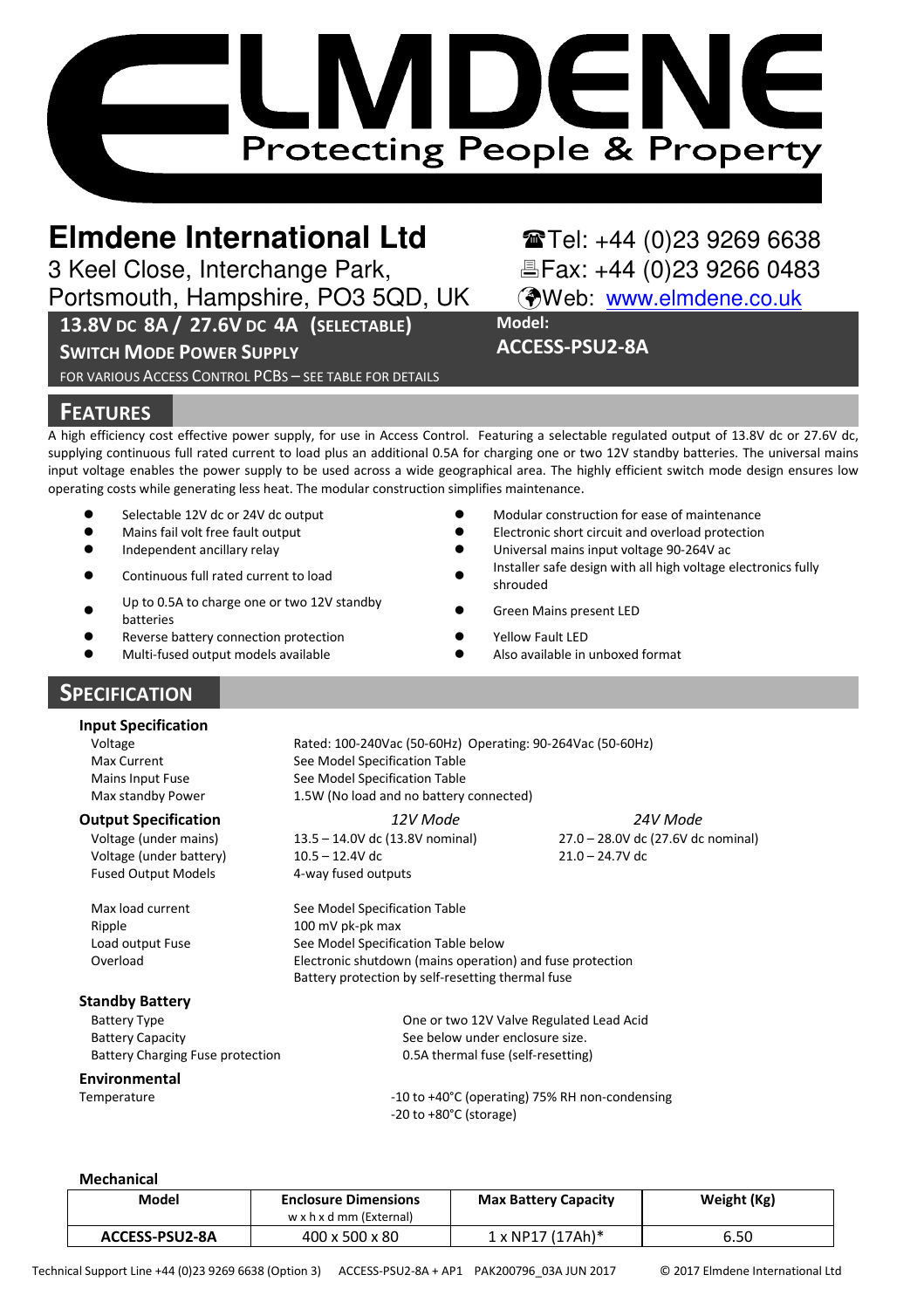

\*For 12V applications only. Ensure voltage selector is set **12V** before applying load or connecting battery.

# **CONNECTIONS**



**INSTALLATION INSTRUCTIONS**

This unit is only suitable for installation as permanently connected equipment. This PSU is *NOT SUITABLE* for external installation. This unit must be fed from a mains power source having a separate (approved) disconnect device and fitted with a fuse or other over-current protection device rated at 3A maximum. Ensure that the disconnect device used has appropriate earth fault protection to the applicable standard. *EQUIPMENT MUST BE EARTHED*. Before installation, ensure that external disconnect device is *OFF*. The PSU should be installed according to all relevant safety regulations applicable to the application.

#### **Mounting**

- 1) Mount securely in correct orientation allowing minimum clearance of 100mm to other objects or walls.
- 2) Route mains and low voltage output cables via different knockouts and/or cable entry holes.
- 3) Use bushes and cable glands rated to UL94 HB minimum.

#### **Mains Power Up**

- 4) Attach correctly rated mains cable (minimum 0.5mm<sup>2</sup> [3A], 300/500Vac). Fasten with cable ties.
- 5) Select required output voltage using PCB switch: 13.8V dc (12V battery) or 27.6V dc (2 x 12V batteries)

#### **Note: Only select/change voltage output with unit powered down (mains and battery).**

- 6) Apply mains power. Check for 13.8V or 27.6V dc on load outputs. Check Green Mains LED is ON.
- 7) Disconnect mains power.

#### **Load Output**

- 8) Attach correctly rated load cable and fasten using cable ties. Note polarity. Ensure rated load voltage is the same as supply is set to.
- 9) Apply mains power. Check Green Mains LED is ON and output is healthy before connecting load.
- 10) Connect and verify load is operating correctly.
- 11) Disconnect mains power.

#### **Standby Battery**

- 12) **Ensure a single 12V battery is used for 12V operation, and two 12V batteries in series for 24V.**
- 13) Attach supplied battery cables to terminal block and batteries. **NOTE:** If in 24V mode, ensure correct polarity of battery connections: **Red** lead to **+ve** of **battery 1**, **Black** lead to **-ve** of **battery 2**. Connect **-ve** of **battery 1** to **+ve** of **battery 2** using short link lead
- 14) Position batteries to avoid lid fixing screw.
- 15) Apply mains power. Check Green Mains LED is ON.
- 16) Check there is no fault indication on Yellow Fault LED.
- 17) Disconnect mains power. Check that the batteries continue to supply the load. Check Green Mains LED is OFF and Mains Fail relay operated.

**NOTE**: Batteries must have sufficient charge to supply the load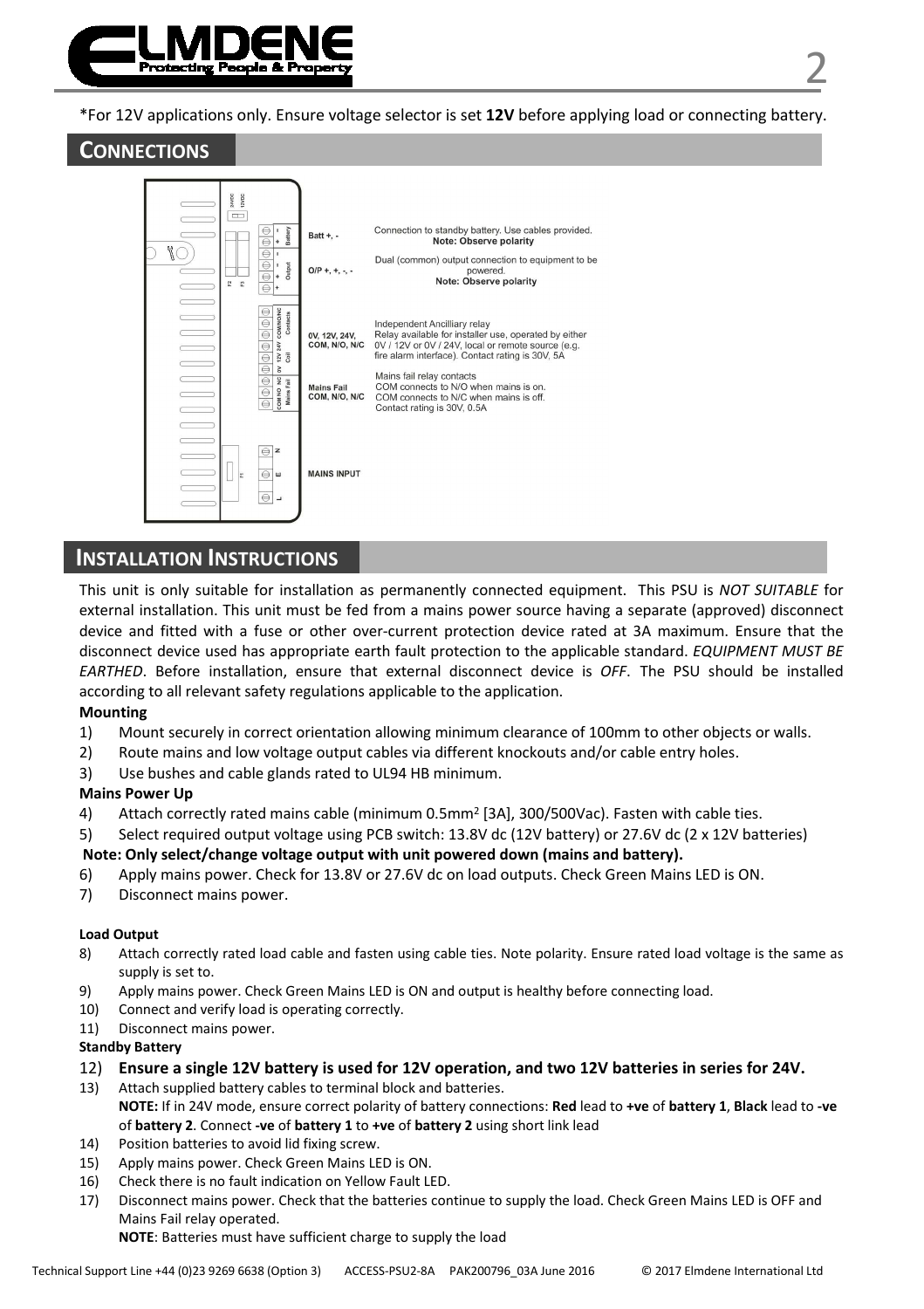

19) Remove Output fuse (F3) and check Yellow Fault LED is ON.

- 20) Replace Output fuse, and remove PSU protection fuse (F2). Check Yellow Fault LED is ON.
- 21) Replace PSU protection fuse (F2). Check Yellow Fault LED is OFF.
- 22) Test operation of Ancillary relay as required.

**Tamper** (See diagram below)

23) Connect tamper switch to appropriate inputs of control and indicating equipment (CIE).

24) Check that the tamper switch is CLOSED when the lid/cover is closed and the retaining screw is fitted, OPEN when the retaining screw is removed and the lid/cover is open. Use fine adjustment screw if necessary, no more than one turn in either direction, to align indicator with set point.

25) Close the lid and fasten with screw supplied. Alternatively fit the cover in place, the correct orientation is with the cover retaining feature engaging over the bottom lip of the base, fasten with screws supplied.

26) Re-check tamper circuit is closed at the control panel.



Lid Fixing Screw (Sets tamper switch) **Note** The Lid Fixing Screw at the tamper position MUST be the 12mm screw supplied for the tamper mechanism to operate correctly

# **MODEL SPECIFICATION TABLE**

|                                     | ACCESS-PSU2-8A                               |
|-------------------------------------|----------------------------------------------|
| Output Current (13.8V dc)           | <b>8A</b>                                    |
| Output Current (27.6V dc)           | $4A**$                                       |
| <b>Battery Charge Current</b>       | 0.5A                                         |
| <b>Mains LED (Green)</b>            |                                              |
| Fault LED (Yellow)                  |                                              |
| Max Mains Input Current (at 90V ac) | 2.0A                                         |
| Mains Input Fuse (20mm HRC)         | T3.15A                                       |
| F3 - Output Fuse (20mm)             | F8.0A                                        |
| F2 - PSU Protection Fuse (20mm)     | F4.0A                                        |
| <b>Battery Fuse</b>                 | PTC (self-resetting) fuse - Internal to unit |

\*\* Only suitable when 2 batteries are fitted in series

# **FUSE VALUES (4 WAY FOM)**

|                |              | FOM Fuse Values for 12V / 24V |                 |
|----------------|--------------|-------------------------------|-----------------|
| Product        | Default Fuse | 4-way FOM @ 12V               | 4-way FOM @ 24V |
| ACCESS-PSU2-8A | 12V          | 4 x 2A (8A)                   | 4x 1A (4A)      |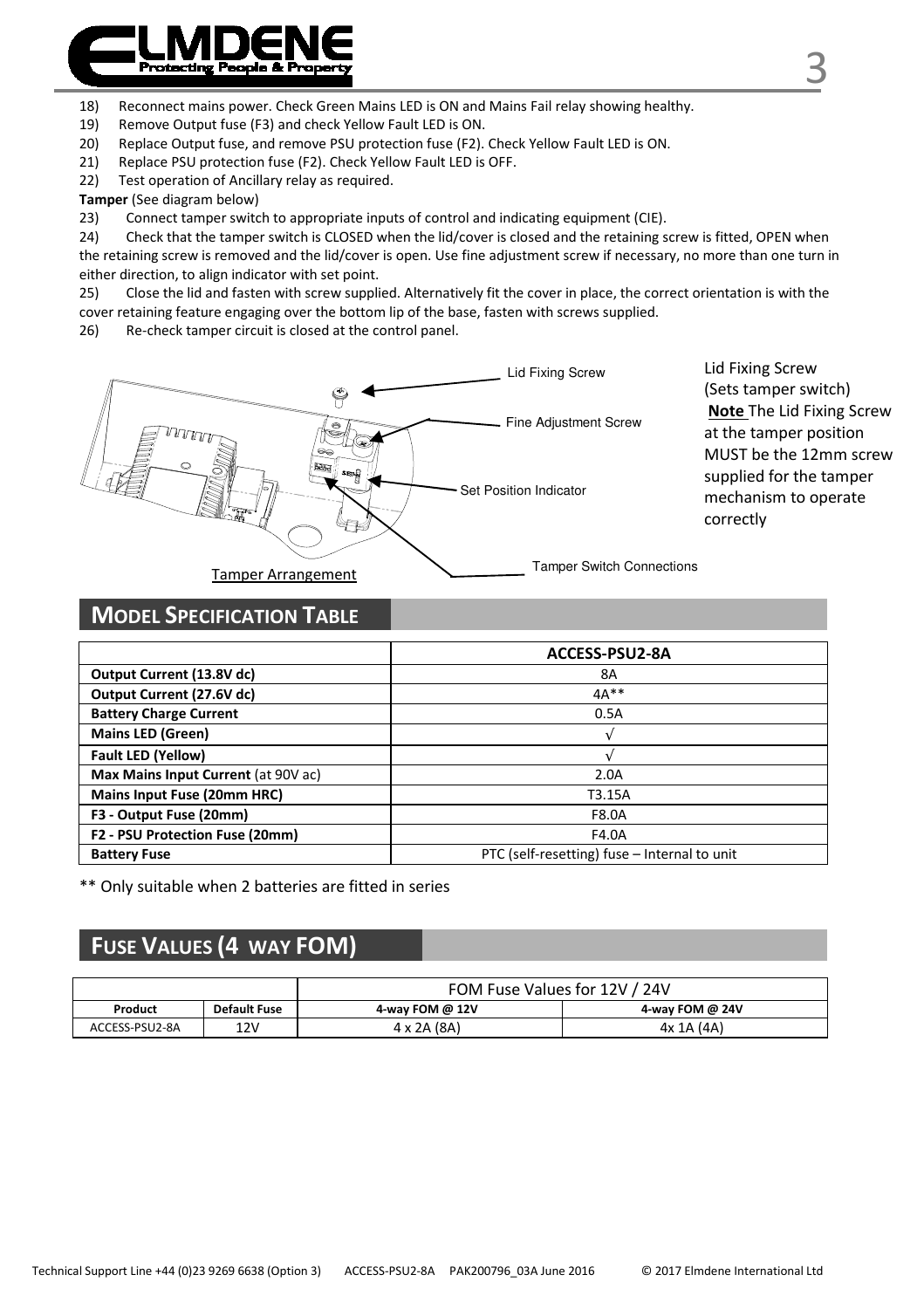

### **CONTROL BOARDS**

#### **Ensure the PSU rating is suitable by checking the Access Control board's manual**.

This ACCESS-PSU is supplied with an adaptor plate (AP1) which has fixing positions for a range of Access Control boards and also has fixing positions in the main base which can be accessed by removing the AP1 plate. The PSU contains a pack of various fixings which suit most access control boards but please ensure it is securely in place once fitted. Please note hole positions are subject to change without notice and Elmdene International Ltd are not responsible for any changes made by the manufacturers of the listed access control boards

|         | <b>PCB Holes in the Tin</b> | Max<br>Qty     |                     | <b>PCB Holes in AP1-B</b><br>(Adaptor plate 1) | Max Qty       |
|---------|-----------------------------|----------------|---------------------|------------------------------------------------|---------------|
|         | EP1501 (Type 3)             | $\overline{4}$ | Salto               | Xs4 2.0 (CU4200)                               | $\mathcal{P}$ |
|         | MR51e (Type 3)              | $\overline{4}$ |                     | <b>CV505VN</b>                                 |               |
|         | <b>MR50 (Type 5)</b>        | 1              | Vanderbilt<br>(ACT) | ACTPro 1500e                                   | 4             |
|         | EP2500 (Type 1)             | $\overline{2}$ |                     | AP7003                                         | 3             |
| Mercury | EP1502 (Type 2)             | $\overline{2}$ | <b>NEDAP</b>        | AP7031                                         | 3             |
|         | EP4502 (Type 2)             | 2              |                     | AP7803                                         | 3             |
|         | MR52 (Type 2)               | $\overline{2}$ |                     |                                                |               |
|         | <b>MR161N</b> (Type 2)      | 2              |                     |                                                |               |
|         | MR16OUT (Type 2)            | $\overline{2}$ |                     |                                                |               |
|         | Net2 plus                   | $\overline{4}$ |                     |                                                |               |
| Paxton  | Net2 I/O                    | $\overline{4}$ |                     |                                                |               |
|         | Net2 classic                | $\overline{4}$ |                     |                                                |               |

#### **Access Control board positions**

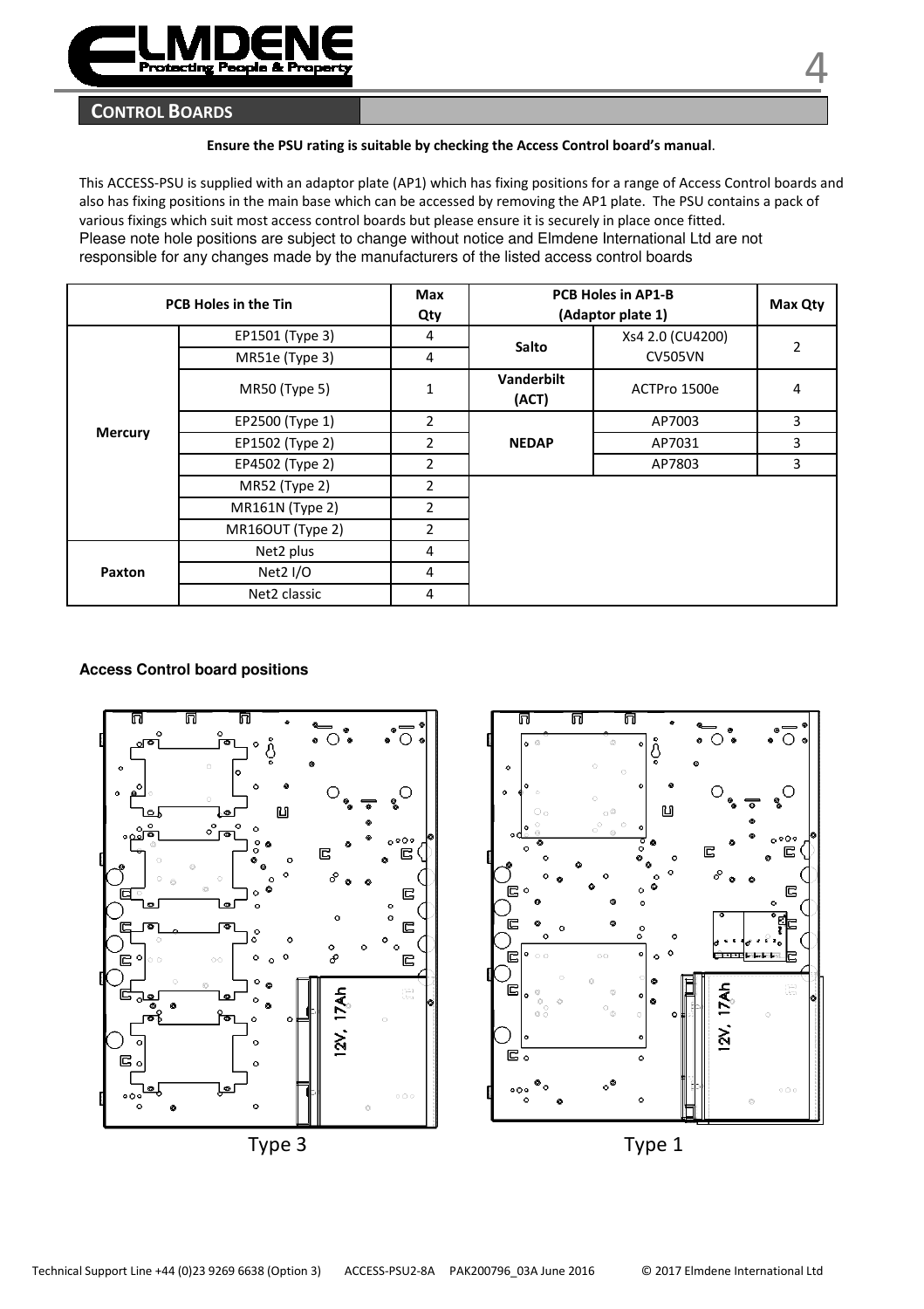







Type 2 + Type 2 + Type 5

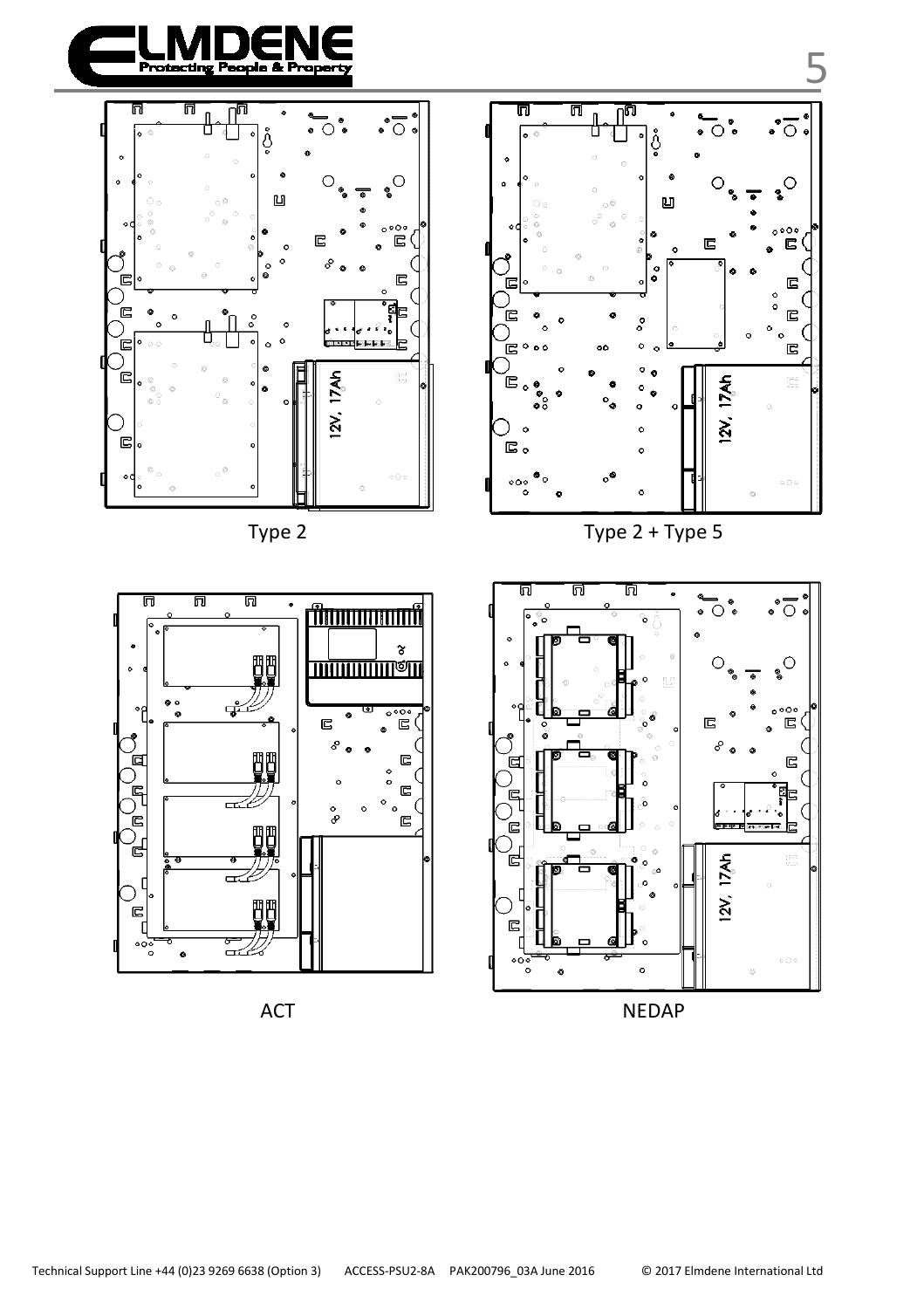



Paxton SALTO



# **OPERATING INSTRUCTIONS**

This unit is intended for use by Service Personnel only - There are NO USER SERVICEABLE parts inside. The Green Mains LED will be illuminated whilst the mains supply is present. In the event of a fault condition, the Yellow Fault LED will be illuminated.

## **MAINTENANCE**

There is no regular maintenance required of the PSU other than periodic testing and replacement of the standby batteries. *Reference should be made to the battery manufacturer's documentation to determine typical/expected battery life with a view to periodic replacement of the battery.* 

If the output of the PSU fails the cause of the failure should be investigated e.g. short circuit load. The fault should be rectified before restoring power to the PSU. The Output (F3) or PSU Protection (F2) fuses may need to be replaced. Ensure the correct fuse rating and type is used.

|--|

MAINS LED (Green) Mains present

FAULT LED (Yellow) Fault present: Output fuse fail or Protection fuse fail (requires load and battery to be connected); battery shorted, reversed, or low voltage.